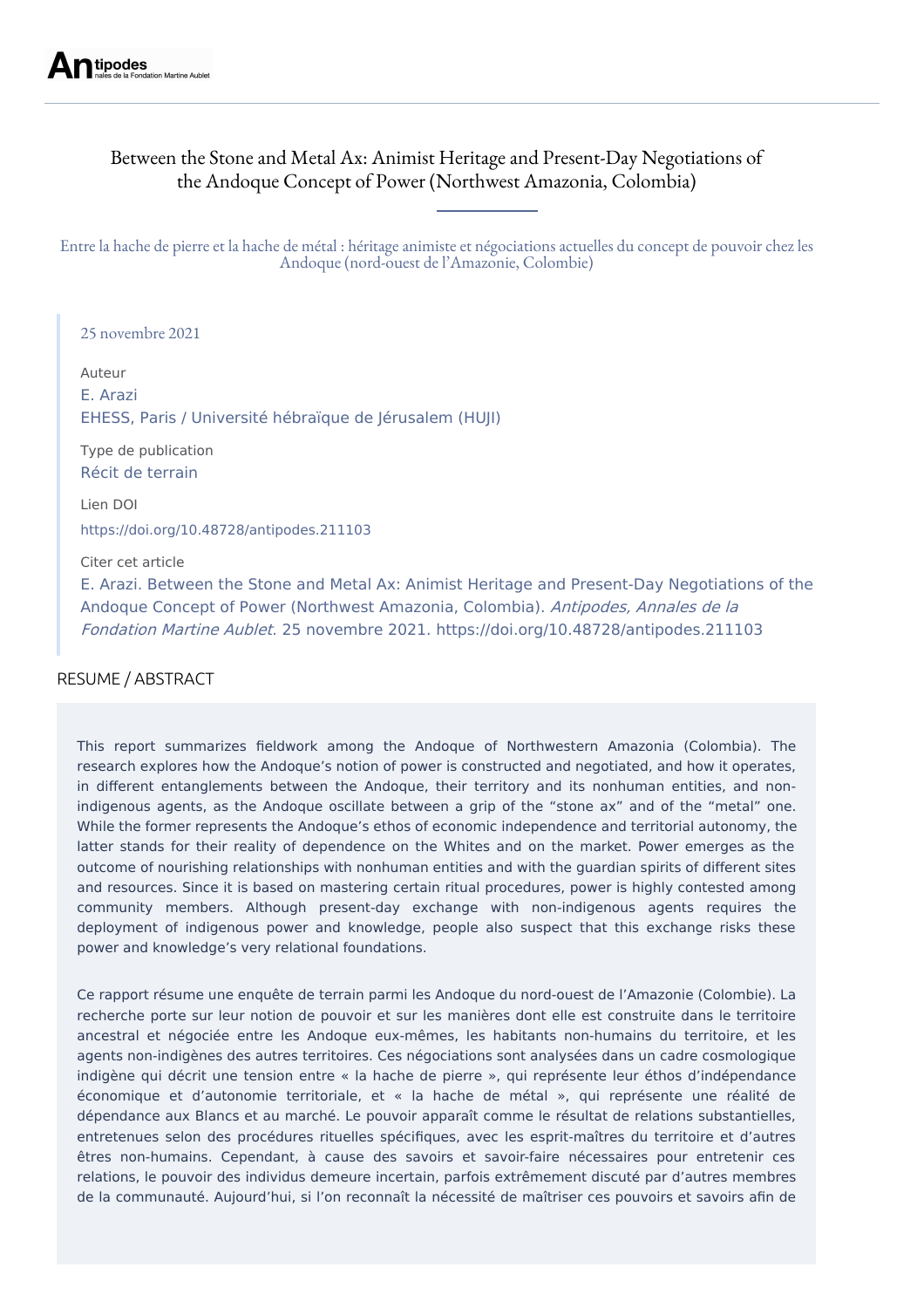gérer et bénéficier des échanges avec des non-indigènes, on soupçonne en même temps que ces échanges affaiblissent les relations avec les non-humains, et, par conséquent, mettent en danger les pouvoirs et savoirs basés sur elles.

### MOTS-CLEFS / KEYWORDS

[Amazonie](https://revue-antipodes.com/classement-par-tag?lang=fr&tags%5B%5D=Amazonie) , [Animisme](https://revue-antipodes.com/classement-par-tag?lang=fr&tags%5B%5D=Animisme) , [Ecologie](https://revue-antipodes.com/classement-par-tag?lang=fr&tags%5B%5D=Ecologie) , [Pouvoir](https://revue-antipodes.com/classement-par-tag?lang=fr&tags%5B%5D=Pouvoir) [Amazonia](https://revue-antipodes.com/classement-par-tag?lang=en&tags%5B%5D=Amazonia), [Animism](https://revue-antipodes.com/classement-par-tag?lang=en&tags%5B%5D=Animism), [Environmentalism](https://revue-antipodes.com/classement-par-tag?lang=en&tags%5B%5D=Environmentalism), [Power](https://revue-antipodes.com/classement-par-tag?lang=en&tags%5B%5D=Power)

### TEXTE INTEGRAL

### Drizzle

I've heard so much about it that seeing it was an anti-climax: these three wide pits in the ground were no deeper than four meters, and as their bottoms were covered with piled leaves, my camera could not even capture the fact that they were pits; they rather looked like shallow dimples in the forest ground, and I could not hide the disappointment from my two Andoque guides who were so proud of that site, the Ax (Andoque: Poo).

The Andoque number 360 individuals who reside in their ancestral territory in the Colombian Amazon, living off fishing, hunting, horticulture, and occasional wage labor and commerce. This people is composed of five clans, each of which has its own animal or a natural element as its mythical origin. Clan members invoke these figures when seeking remedy or protection. The small number of Andoque members is but a shadow of their pe-1900 population, when the Peruvian Casa Arana rubber company enslaved and massacred what is estimated to be 10,000 members [1]. I spent 12 months with the Andoque between 2018 and 2019, exploring the forms that the concept of power takes in an animist society, that is, one whose members identify continuities between their subjectivities and agency with those of various non-human entities, such as plants and animals [2]. Living several months with each clan, it was while I stayed in the settlement of the Sun Clan that Tañe, the owner of one of the four Andoque malocas (ceremonial communitarian houses, invited me to visit the Ax.



**Fig. 1** : The Maloca of Fisi, the Andoque's captain.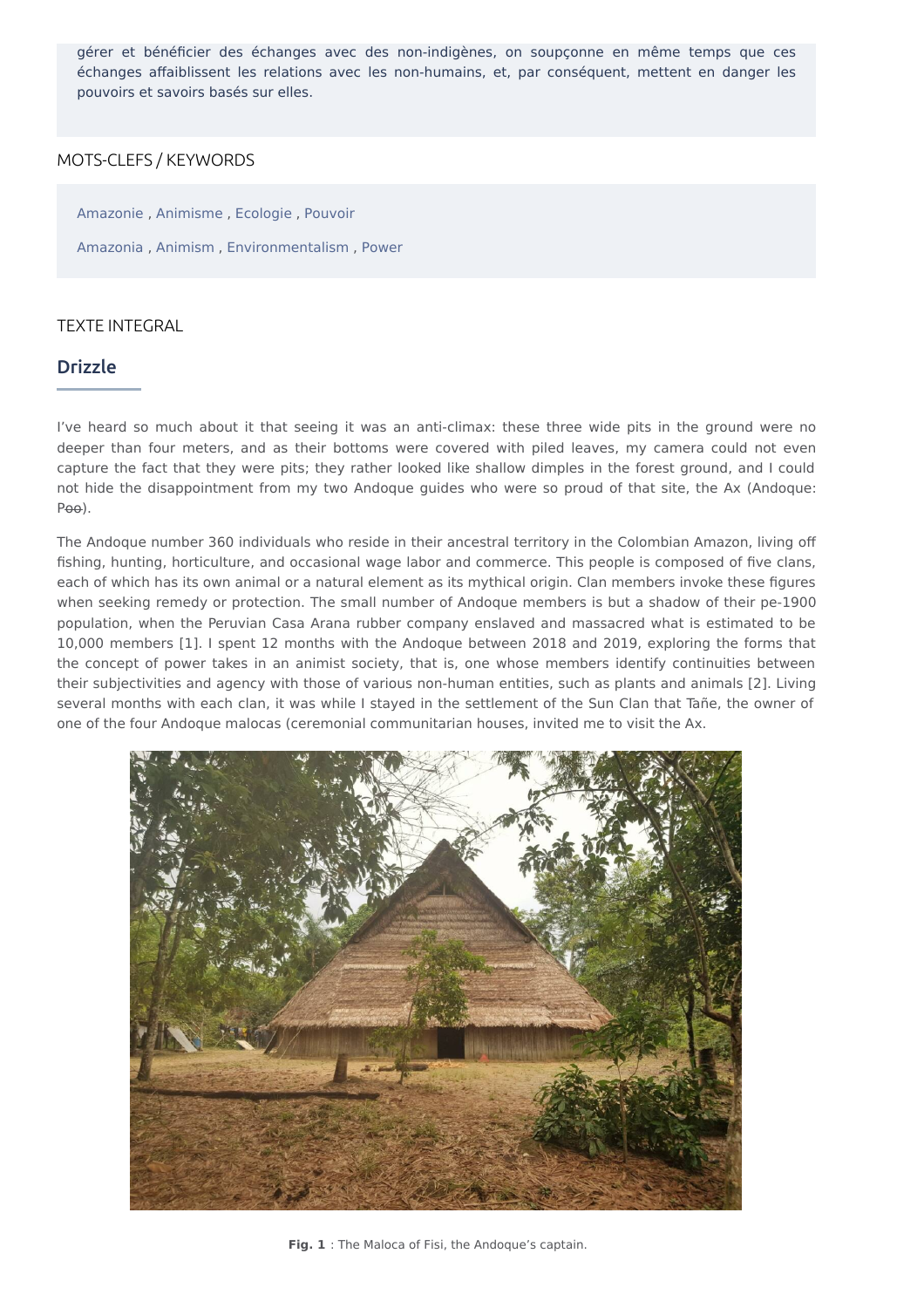Albeit disappointing at first sight, these shallow cavities are essential to the Andoque ethos and history. These holes are the place where the mythological ancestors of the group discovered the stone axes, bequeathing them to the Andoque alongside the name they would for self-reference: Poo Sioho, People of the Ax. The Ax is personified: Poo is the guardian spirit of both the site and tool, and just as Tañe talked to Poo upon arrival to prevent the light drizzle from becoming hard rain, so did those ancestors talk to him to obtain the axes. The use of the ax made the Andoque fully human, enabling them to fell trees and grow yucca, coca, and other crops; it allowed them to live in society, granting the separate clans an overarching identity. The scarce stone axes accorded prestige to the maloca owners who had them, as they enabled them to clear bigger forest plots and produce greater amounts of food, and use them in shamanism, invoking their guardian spirit for witchcraft or remedy [1]. Trading the stone axes with neighboring groups, the Andoque gained a predominance, which was forever lost once the White men arrived with their more effective steel axes. Andoque chiefs traded captives as well as subservient group members in exchange for metal axes, and. While it was the maloca owners' privilege to trade people for axes [3], their White counterparts (downriver merchants) were considered powerful, their greater access to axes according them jaguar-like shamanistic-predatory abilities [1]. Later, during the rubber period – and similarly to the way the swift introduction of steel axes shook long standing social institutions in other societies using stone ones [4] – the easier access to steel axes broke traditional power relations.

In this article I borrow my hosts' ax from s to clear the woods of my ethnographic data and introduce key aspects of their concept of power.

### Territory, Resources, and Owners

The multivalence of the term "Poo" as resource, site, and guardian spirit at one and the same time is instructive for understanding the Andoque concept of power. In accordance with the ubiquity of the discourse of mastery and ownership in indigenous Amazonia [5], I learned that animism fashions the Andoque's concept of power through their communication, modeled after interhuman relations, with the owners of such sites and resources. Power is the product of a dialogue with the owners of different resources and substances, such as coca, yucca and other plants, fish and animals, as well as remedies, sorcery spells and ceremonies. These owners are entities who are believed to reside in specific places. A person who engages properly in such dialogues (and their family, clan or community) can benefit from the site or resource and avoid negative outcomes, such as illnesses. Ceremonial dances that ensure the community's well-being are the acme of such dialogues. Power should be considered, therefore, as territorial management striving to increase population growth, which is a recurring topos in Andoque mythology and an important criterion in evaluating leaders. This is in line with literature arguing that power and prestige in Amazonia derive from the communication with non-human entities [6]. Among the Andoque, this approach may have received further impetus during the group's post-genocide revival process.

A dialogue's success depends on other successful dialogues: spells' owners, for example, will only take heed of a person who offers them fine coca and tobacco, that is, the one who conducts a successful dialogue with these substances' spirits; this dialogue, in turn, depends on that person's ability to "think with his origin," which means to converse with his clan's guardian spirit. In such a manner, power is the fruit of an affinity between 1) a person who controls their own desires; 2) the substances they produce, consume, and distribute; 3) their clan origin, and 4) the territory along with the origins of its different sites and dwellers. Lively debates exist if this dialogue can be carried out in Spanish, given the dying out of the Andoque language, which is not spoken by the younger generation, and if a person who commercializes the traditional coca powder, as many do today, can still engage effectively in such dialogue when consuming it.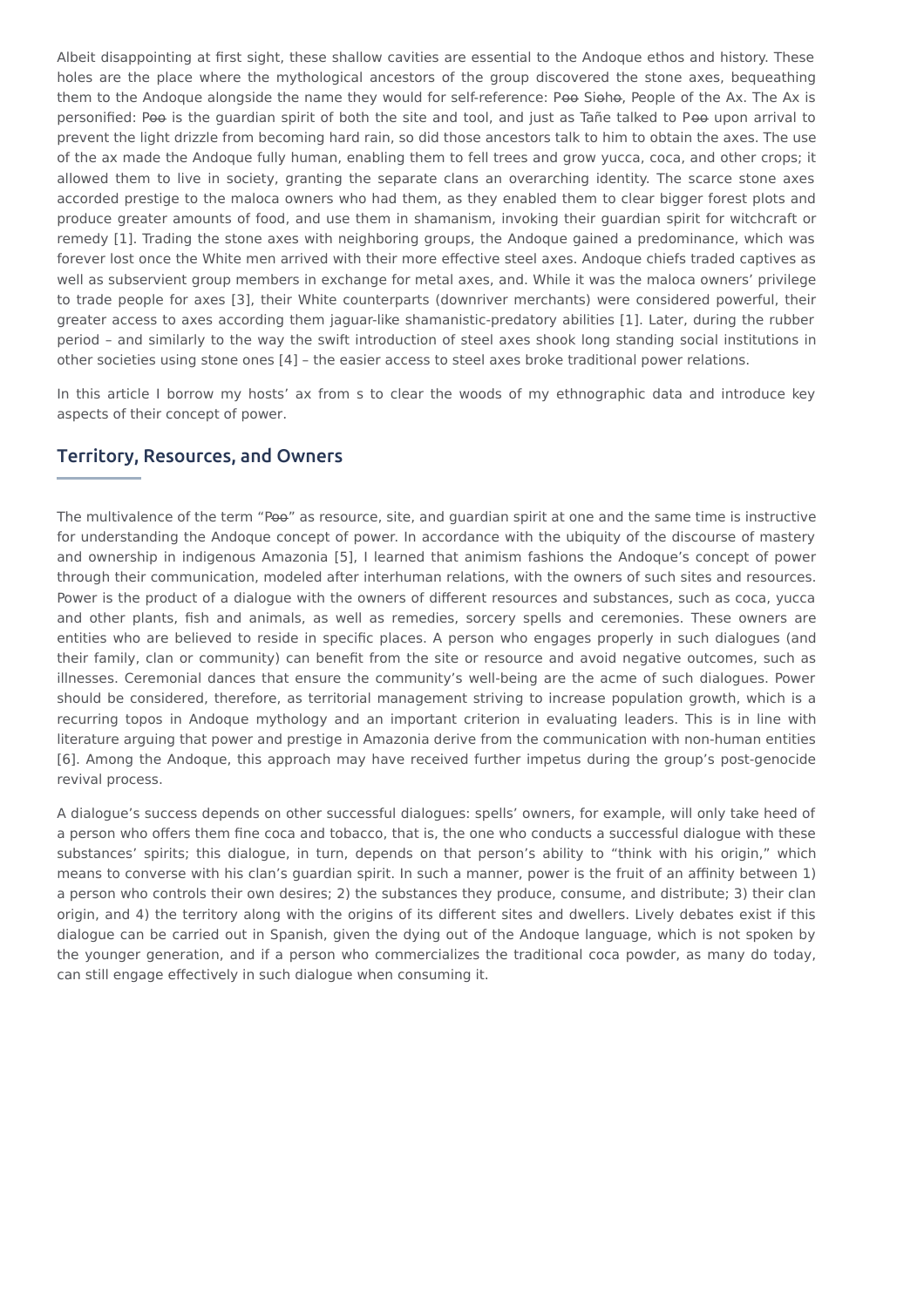

**Fig. 2 :** Tañe toasting coca leaves for the preparation of coca powder.

## Knowledge/Power

Crucial for forming this affinity is the knowledge of myths, spells and ritual procedures, and a double game prevails with respect to people's hold of this knowledge. On the one hand, since respect is based on fear from knowledgeable people, one usually wants to be reputed as such. On the other hand, such a reputation exposes that person to the violent envy of others. If an adversary knows on which spells, myths, and rituals the power is based, he or she can harm that person specifically by turning the owners of these spells, myths, and rituals, against them. Furthermore, it is said that a remedy's guardian spirit becomes angry if one tells others about the remedy, making it inefficient for the "informer". As a result, and in a praxis that spreads to various contexts, the Andoque are experts in hiding what they know and what they do not, to the extent that every situation becomes a masquerade of the hold of knowledge/power, as well as of the mastery of a discourse of opacity [7].



**Fig. 3 :** Following the instructions of the captain, who will cure her, Maria is cutting leaves to make a remedy.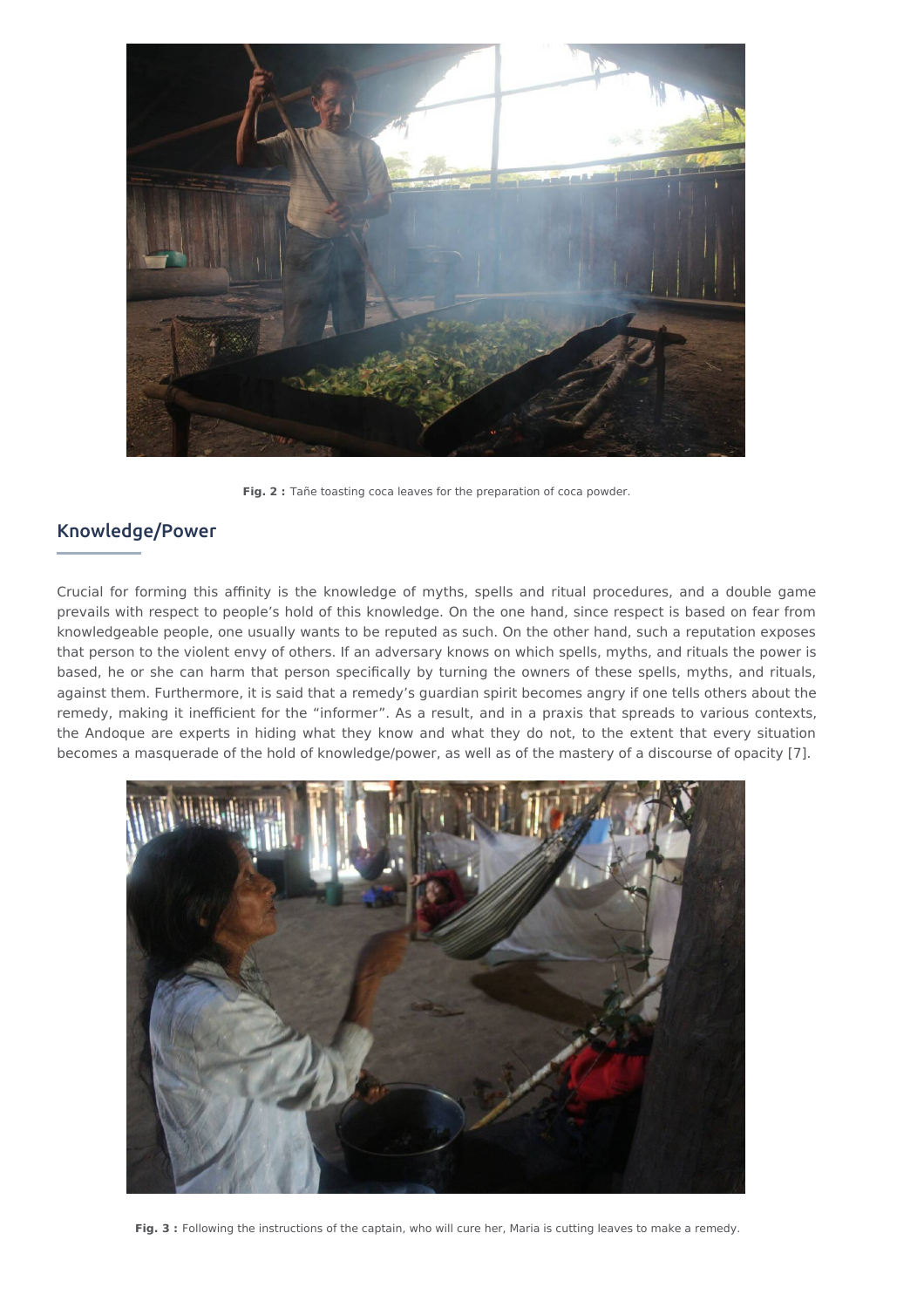Although the community recognizes one person as their captain, i.e., the supreme traditional authority, who is the son of Yiñeko, the charismatic captain who led the recuperation process, criticism about the scope of his knowledge and his capacity to follow his father's footsteps abound. The community's unity is often overshadowed by conflicts between families equipped with different myth versions, about who should and can engage in the abovementioned processes of communication, managing life in their territory and their relationship with outsiders to benefit from their territory's resources (such as tools and money) as well.

## Two Axes

This concept of power is at play as the Andoque oscillate between a grip of the stone ax and the metal one power is used as a resource in a negotiation that constantly refashions it. While the stone ax represents the group's strong ethos of economic independence and territorial autonomy, the metal ax stands for their reality and ethos of dependence on the Whites and the market. This dilemma is a specific, economic manifestation of the Amazonian tension between "dependence on otherness" and "ethics of autonomy" [8]. In the same cannibalistic manner [9] that I often witnessed the Andoque "devouring" ideas and practices introduced by foreigners, trying to show that they had already existed within their tradition, they have also incorporated the metal ax into their mythology.

According to the myth, the daughter of Heron of the River Center, who represents the Andoque as well as ideal leadership, gave birth to many goods identified with the White man, including the metal ax. Heron of the River Mouth, who stands for the White people whose influence upon the Andoque was first exercised from Brazil downriver, captured the daughter and stole these goods. Her brother's travel to the river mouth in order to regain them is the origin of the exchange with the White man. Unlike Tukanoan narrations of their ancestors' choice of the bow over the gun, leaving the latter for the White man who subsequently refused exchange [10], the Andoque tell of a Western theft followed by commerce, which reflects their great dependence on outsiders' goods. By making it easier for the Andoque to clear forest plots, the metal ax first facilitated their incorporation into the non-indigenous economy [11], then made them dependent on it.

Most of my data regarding myths, rituals, economic activities, internal conflicts, gossip, etc., correspond to the duality dependence/independence, in which the Andoque negotiate individual, family, and collective power. It reflects, on the one hand, the Andoque's strong desire to auto-govern their territory—politically, economically, ecologically, and epidemiologically—and, on the other hand, their wish to benefit from the exchange with people foreign to their territory to the extent of ceding some control over it. This dilemma gave birth to the modern myth of Yiñeko, the captain who reconstructed the Andoque culture after the genocide. The modus vivendi that he reached with the less violent post-1930 rubber bosses concerning the time and space allotted to cultural practices and those dedicated to rubber activity, is considered today by community members as the proper equilibrium between the two axes. Following that activity, the Andoque have taken part in all the bonanzas of the region: tiger pelt commerce, gold mining, cocaine production, commercial fishing, and environmental initiatives. However, the rubber activity alone was orchestrated collectively and managed through ritual by the captain, whereas the rest of these activities have been performed on an individualized basis, undermining the community's political-economic unity and resulting in the loss of that idealized equilibrium.

## The Ecological Triad

Since an ax, regardless of the material of which it is made, is first and foremost made to fell trees, the discussion over it leads us to the relational triad Westerners-Andoque-forest, and to a specific case study: community members' dealings with environmentalists.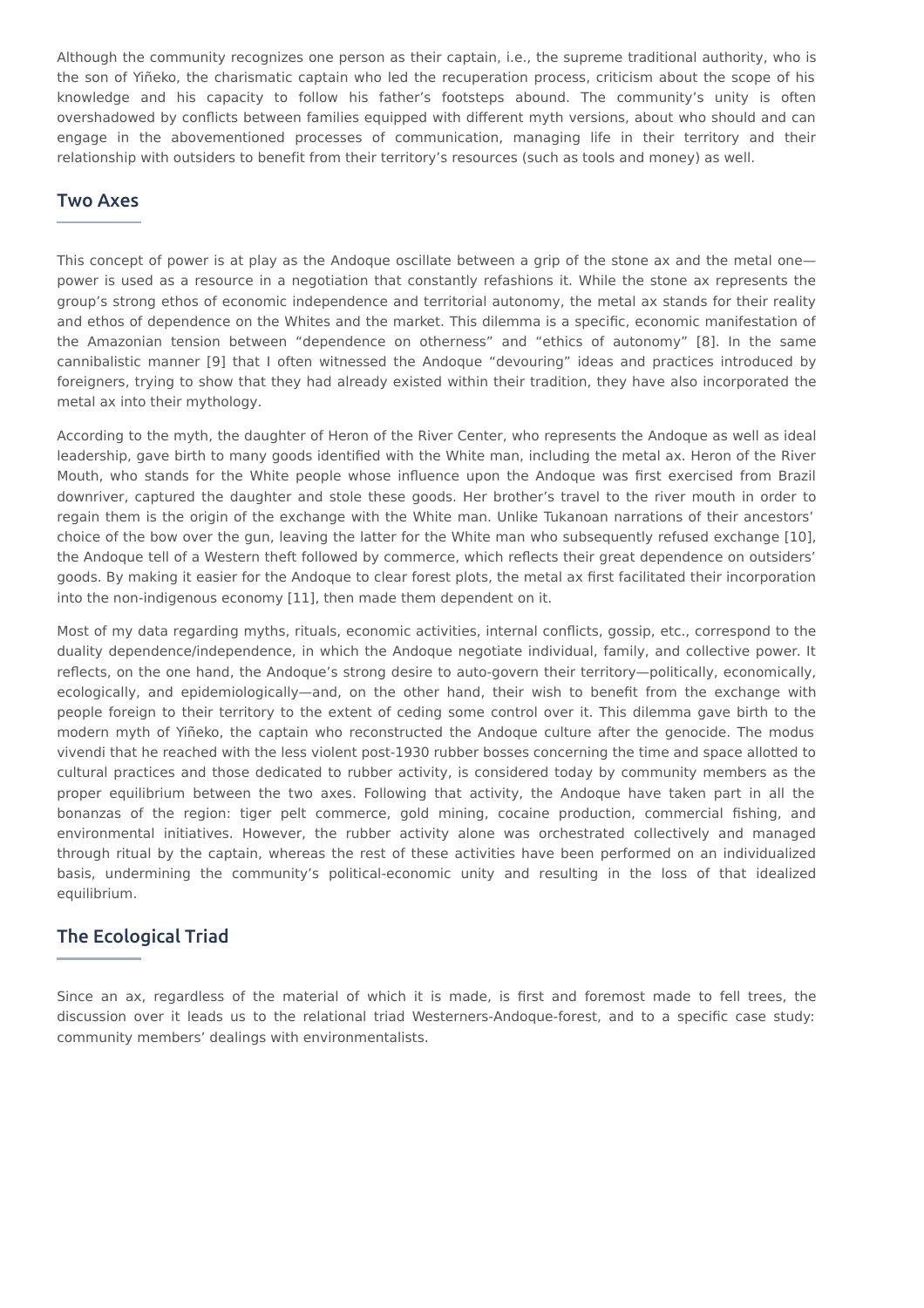

**Fig. 4 :** The Captain's family members planting Coca in their newly cleared garden.

Environmentalists often consider indigenous people as allies in rainforest preservation as long as the latter adhere to a traditional lifestyle [12]. However, the Andoque are often deemed "too White" for them, in the sense that they prefer economic development over ecological preservation. From their point of view, embedded as they are in a cosmology of predation, the Andoque trace trees' mythical origin to inimical anacondas who lost an ancient war to one of their guardian spirits. Consequently, they do not understand why Westerners prioritize the well-being of their inhuman rivals. Furthermore, they oppose the Western view of Nature as given and ahistorical, considering it rather as a product of a creation and conservation process in which humans have played a crucial part (echoing research on landscape domestication in Amazonia [13]), for which they should be compensated. In an important legal dispute against an ecological programme that subsumed their territory under its jurisdiction without consulting them, the Andoque protested the violation of their rights to autonomy and self-determination, and expressed their demand to benefit from the resources of such programmes. Interestingly, whereas they demand rewards for managing the territory according to their traditions (that is, exercising their autonomy), they justify their demands by their "needs", meaning, their economic dependence on goods from other territories. By the same token, the more integrated the Andoque are into the national society, the less they converse with guardian spirits in order to manage their territory. My thesis explores these dynamics, paying close attention to the ways in which the Andoque concept of power acts as a means for negotiating them as well as their product.

### Rain

Rowing a boat back home from the Ax, the drizzle became the heavy rain that we had feared it would become. "He recognized us," said Tañe, meaning that P o only let it rain after we had left his site. I smiled, then sadly wondered if in the future, Tañe's grandchildren, neither speaking Andoque nor knowing the territory and the rituals like their grandfather, would be able to say the same.

## Acknowledgements

I wish to express my gratitude to The Foundation Martine Aublet (Paris, France) and The Wenner-Gren Foundation, whose grants allowed me to undertake this fieldwork, and to the Azrieli Fellowship Program which financed my PhD studies. I am thankful to my co-supervisors Philippe Descola (EHESS) and Nurit Stadler (HUJI) for their wise words and support throughout this experience, and, of course, to my Andoque interlocutors for their knowledge, care, and friendship. The responsibility for any errors in this article is my own.